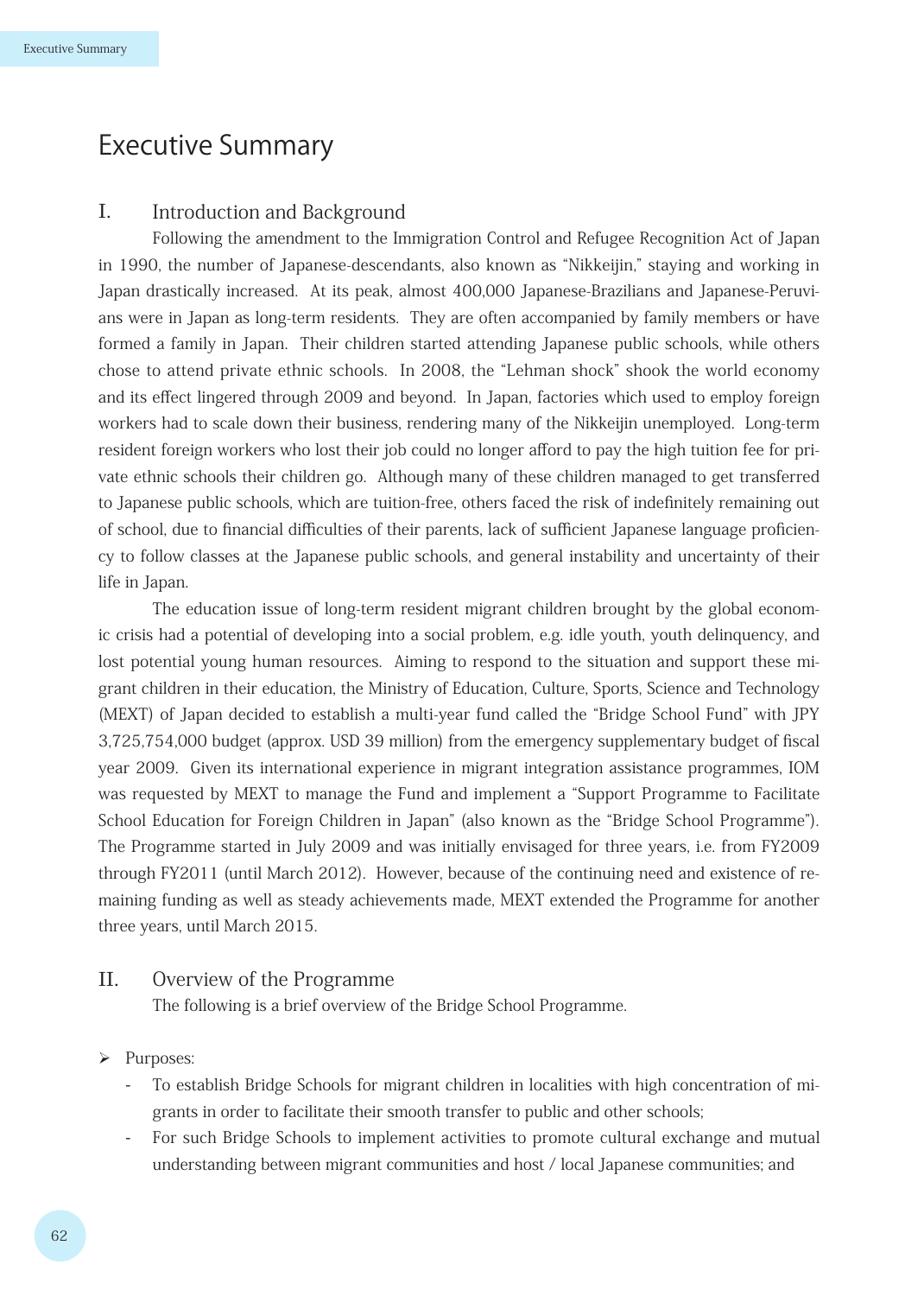- To create ably-paid employment opportunities for Japanese instructors and other staff involved in migrant children education and migrant integration issues (who often engage with such activities on pro bono basis), so as to provide them with stable income and stimulate local economies.
- > Main Beneficiaries:
	- School-age migrant children who are out of school.
- $\triangleright$  Main Activities:
	- Create an educational space for out-of-school migrant children to study, learn and belong to;
	- Conduct classes on Japanese language and other subjects;
	- Assist migrant children's learning process via their mother tongues by bilingual instructors;
	- Promote smooth transfer of these migrant children to formal schools, and communications with local residents through interventions by Bridge School coordinators.
- $\triangleright$  Timeframe:
	- Migrant children can stay in a Bridge School normally for up to six months, in principle, after which they are supposed to transfer to Japanese public schools or private ethnic schools, as appropriate.
- $\triangleright$  Budget:
	- Maximum annual budget for a Bridge School is JPY 20,000,000 (approx. USD 200,000).
	- Within the annual budget, approximately JPY 500,000 (approx. USD 5,000) could be spent for a migrant child attending a Bridge School, per year.
- > Implementing Partners:
	- During the first phase (FY2009 FY2011), an average of 40 IPs per year ran Bridge Schools. During the second phase (FY2012-FY2014), an average of 20 IPs per year ran Bridge Schools. A few IPs managed several Bridge Schools in a given year.
	- Selection of IPs, by the independent Selection Committee, was conducted on a yearly basis through a competitive "calls for proposals," and the contract was concluded with IOM for 12 months (except for the first year).
	- IPs will have to possess a legal personality in Japan, and their legal personalities included: local public entities (local municipality itself or Education Board); Non-Profit Organisations (NPO); School Corporations; Social Welfare Service Corporations; Religious Corporations; and University Corporations.
- ▶ Roles of IOM as a Bridge School Fund Secretariat:

With the request by MEXT, IOM played the following roles;

Manage yearly calls for proposals and assist the Selection Committee (consisted of experts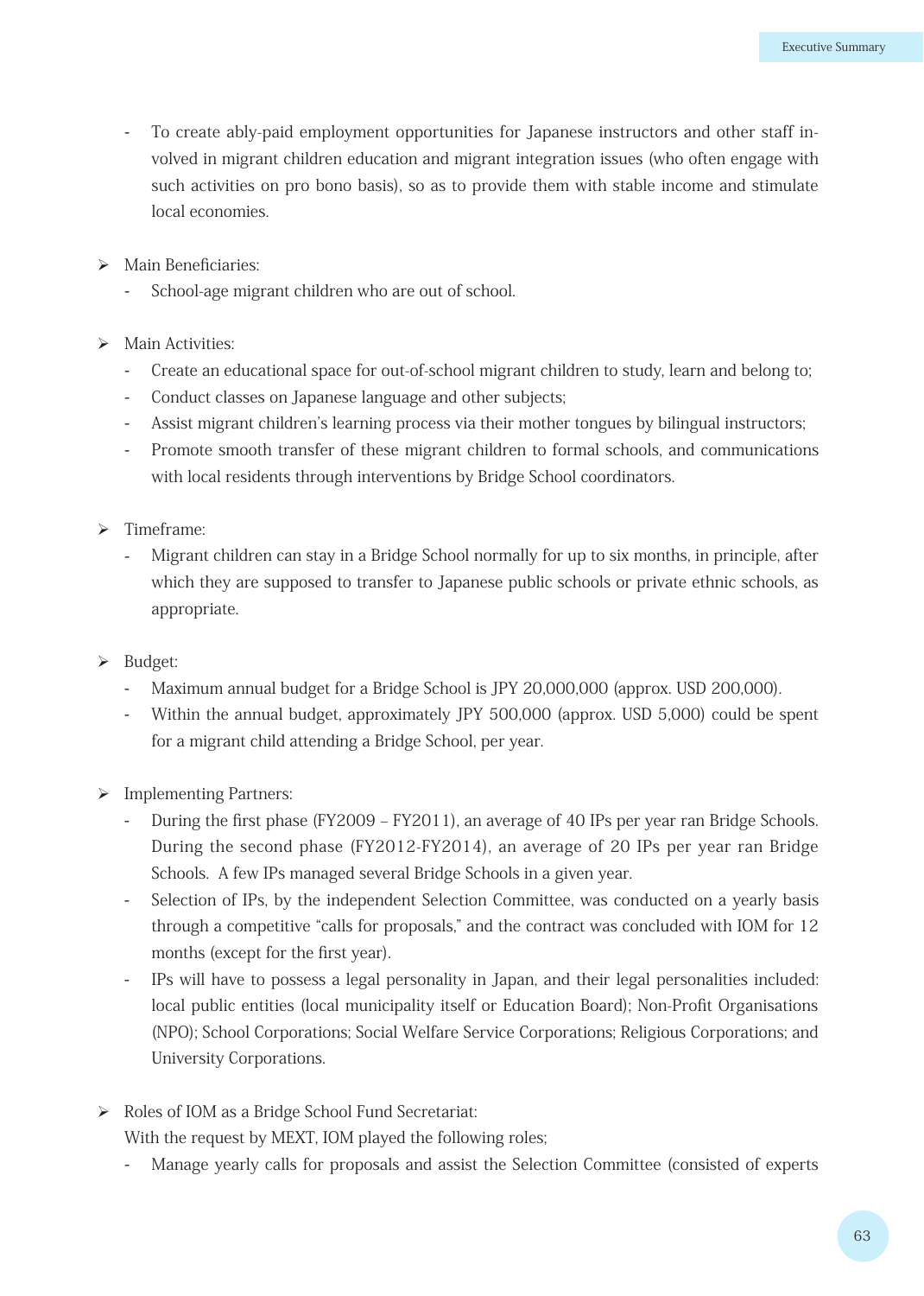on migrant children education issues) to screen applications from potential IPs;

- Conclude contracts with each of the IPs, monitor implementation through monthly reports and onsite visits, and provide guidance, advice and suggestions on substantial, managerial and administrative issues, as appropriate.
- Organise all-IP-meetings (also called "coordinators meeting"), generally once a year, where IPs could exchange experiences, lessons learned, information and views.

# III. Children at the Bridge Schools

During the six years of Programme implementation, a total of 8,751 migrant children attended the Bridge Schools. They consist of (A) children for whom IPs can claim expenses from the Programme (so-called "targeted children"), and (B) children who can attend Bridge Schools at the own expenses of IPs (so-called "untargeted children"), with both groups including various sub-categories. Although some changes were made throughout the lifecycle of the Programme, the division of sub-categories since FY2013 was as follows:

 $\triangleright$  Group A ("targeted children"):

(a) Completely out of school (not enrolled in any Japanese public school/ethnic school)

(b) Enrolled in Japanese public schools, but is not attending regularly for various reasons

(c) Enrolled in ethnic (mainly Brazilian) schools, but cannot pay the whole tuition fee, and would like to study Japanese

(d-1) "Graduates" from bridge schools, who are enrolled in and attending Japanese public schools regularly, but have difficulty in Japanese language skills and need supplementary opportunities for learning Japanese. Request from the principal of the public school is required for the child to be regarded as "targeted"

 (f-1) Under the compulsory schooling age, but intend to enter Japanese public schools; regarded as target for 6 months, from October of the year before entering elementary school to end of March.

 (g) Over the compulsory schooling age (in their high school age), but not enrolled in schools; trying to prepare for a "Junior High School Graduate Equivalency Examination" and / or entrance examinations for high school education

 Group B ("untargeted children"):

(d-2) Enrolled in and attending Japanese public schools regularly but have difficulty in Japanese language skills and need supplementary opportunities for learning Japanese, and who cannot be regarded as (d-1)

(e) Enrolled in ethnic (mainly Brazilian) schools and is able to pay the whole tuition fee, and would like to study Japanese

(f-2) Under the compulsory schooling age and does not fall under category (f-1)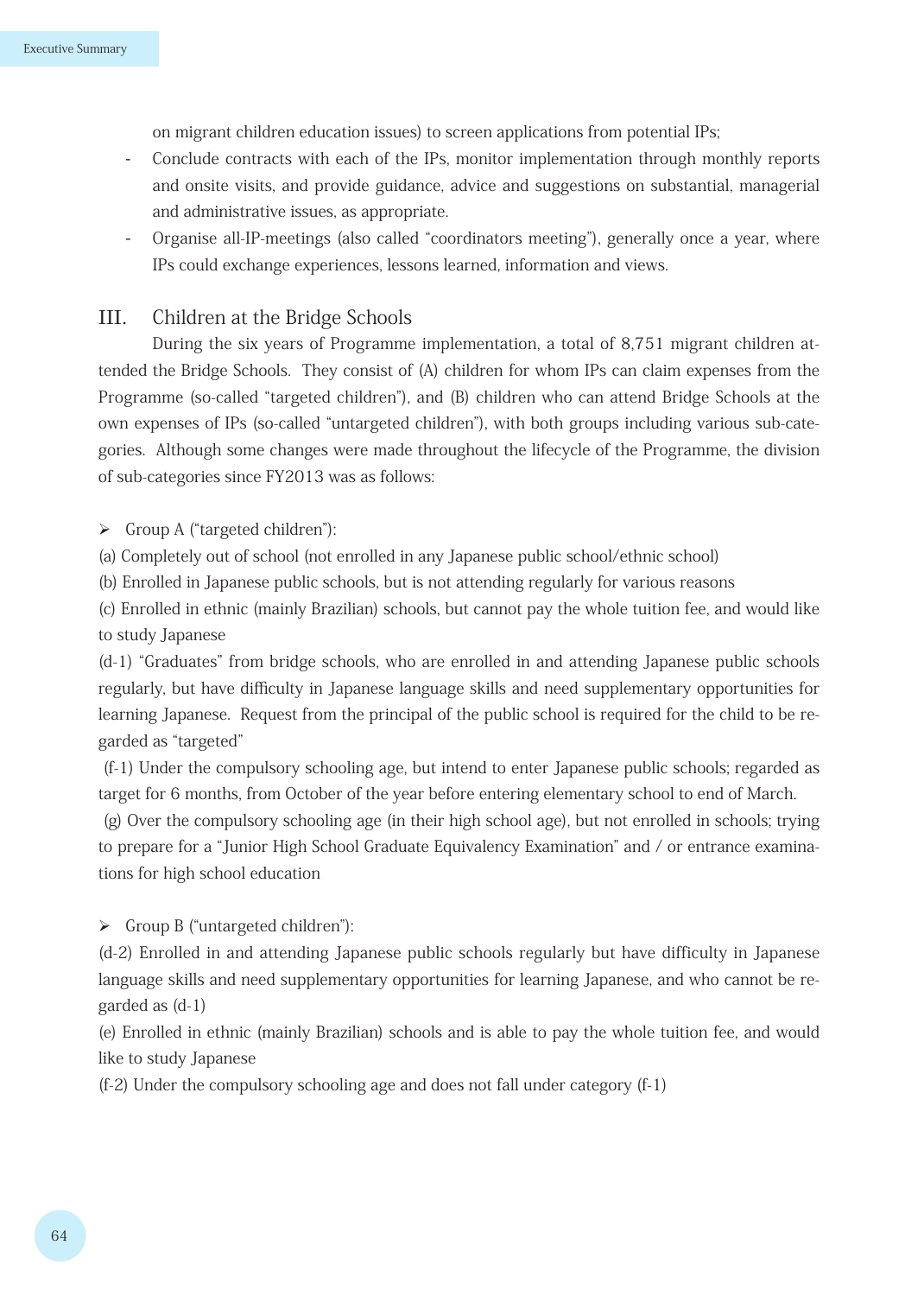|      | Number of contracts | Number of participants |
|------|---------------------|------------------------|
| 2009 | 34                  | 1,251                  |
| 2010 | 42                  | 2,436                  |
| 2011 | 39                  | 1,444                  |
| 2012 | 23                  | 1,164                  |
| 2013 | 21                  | 1,254                  |
| 2014 | 22                  | 1,202                  |

[Chart 1] The numbers of contracts and participants in Bridge Schools per year





[Chart 3] Participants divided into sub-categories per year

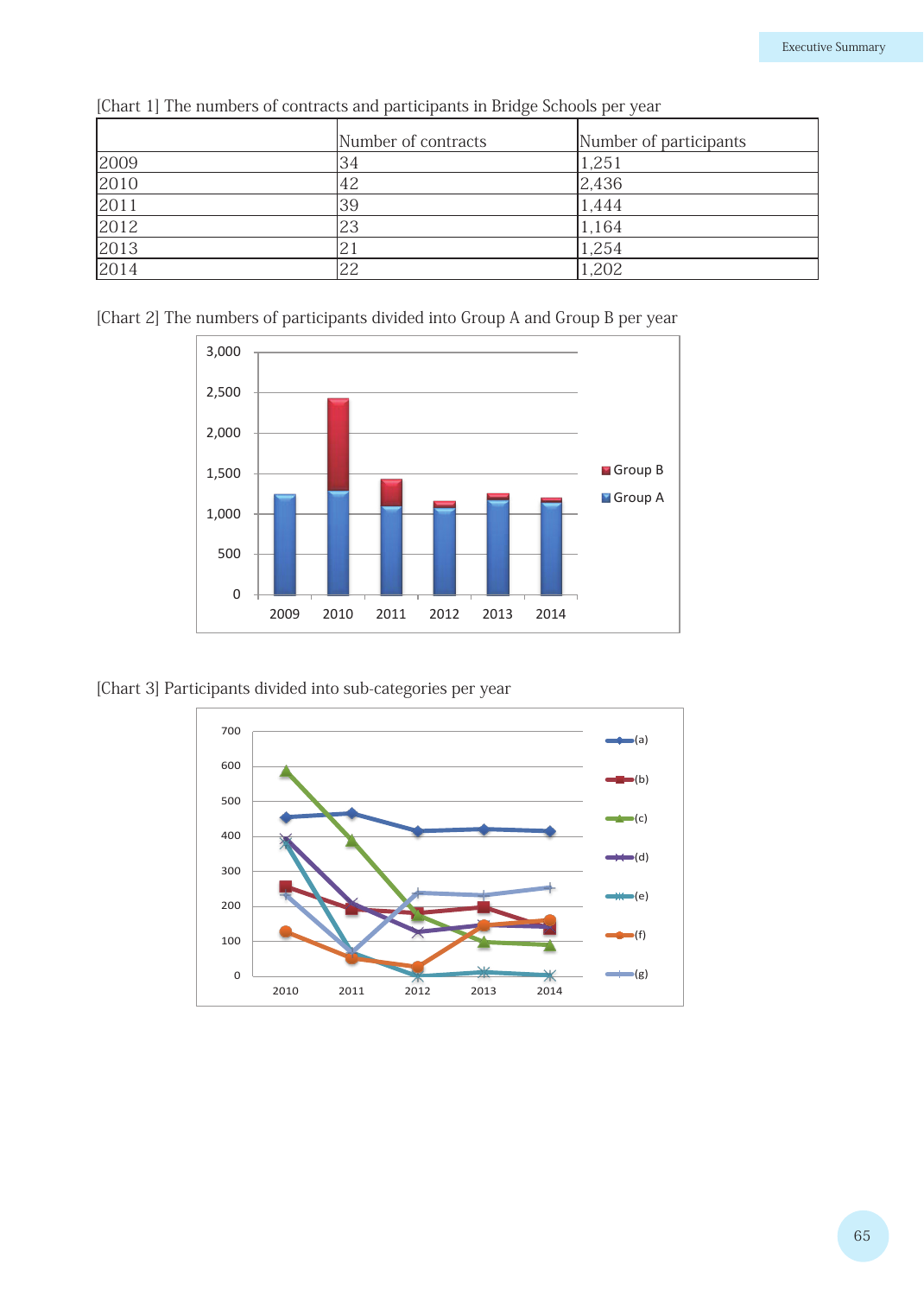

[Chart 4] Linguistic backgrounds of participants in Bridge Schools per year

With regard to the background of migrant children attending Bridge Schools, as shown in Chart 4, the ratio of Brazilian children decreased year by year, while that of Filipino children steadily increased. At the end of the Programme, Brazilian children and Filipino children both consisted of about 30% of the entire children population attending Bridge Schools. Also, cross-feature analyses on the linguistic background of the children revealed that (i) Tagalog-speaking children are the largest among the children out-of-school (compared to children speaking other languages) and (ii) Chinese-speaking children and Tagalog-speaking children occupy more than 60% of the children attending Bridge Schools who are beyond the compulsory-education age.

## IV. Organisation of Classrooms and Classes

In principle, Bridge Schools were established for fulltime schooling, with classes conducted every day whole day from Monday to Friday. Some Bridge Schools however were open for morning or afternoon only, and school hours were shorter than Japanese public schools taking into account commuting hours and other personal or logistical constraints. Many Bridge Schools employed a flexible attendance policy, allowing some children to attend particular classes only, based upon the needs and circumstances of each child.

Some IPs ran more than one Bridge School with several classrooms in different locations, thus the number of classrooms was larger than that of IPs.

[CHART 5] below shows various sizes of Bridge Schools based upon the number of Group A (targeted) children attending Bridge Schools between 2012 and 2014. Presuming that each child "graduated" from a Bridge School exactly after six months, it would technically mean that about half of the children shown in Chart 5 attended Bridge Schools at any given time.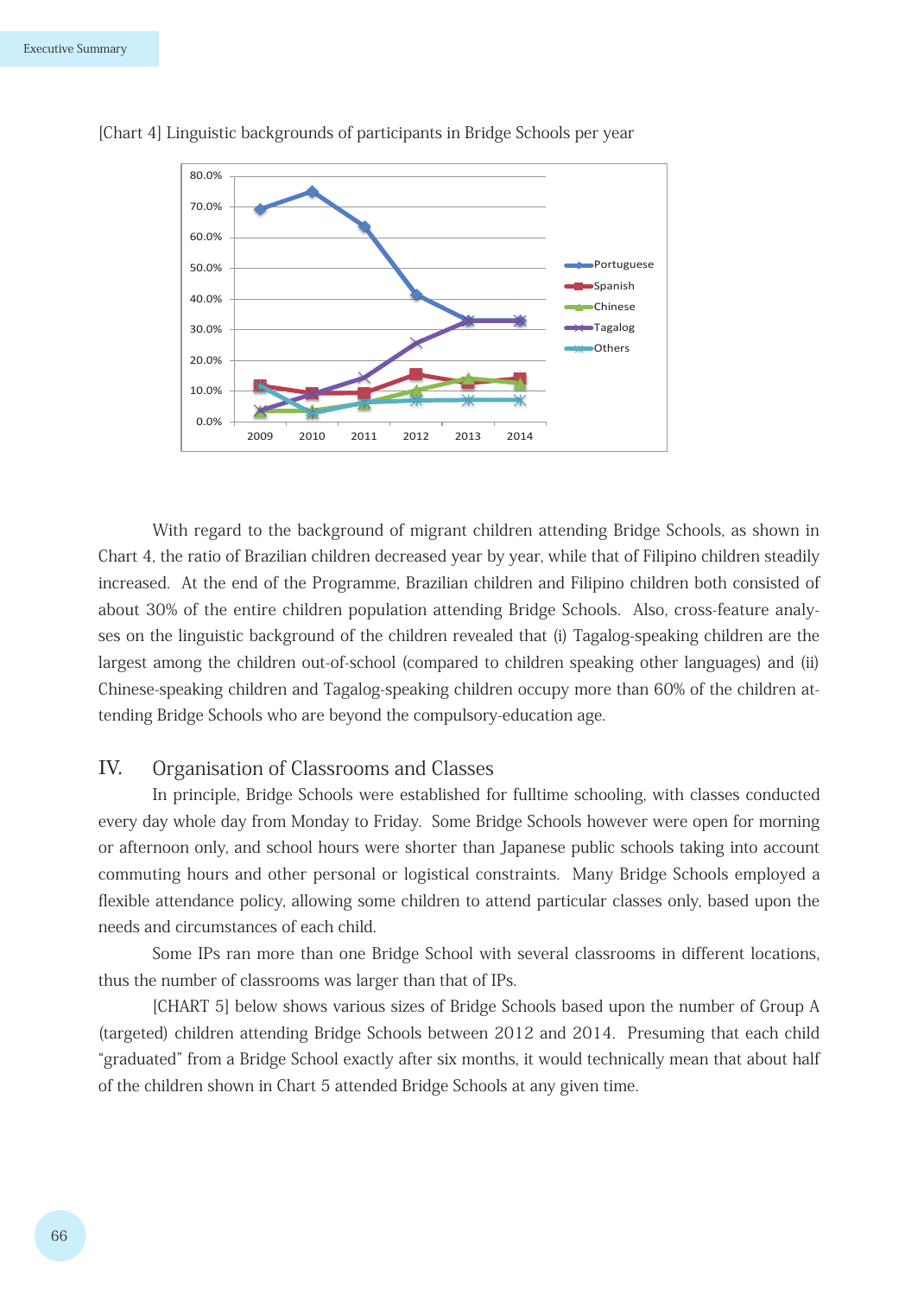

[CHART 5] Sizes of Bridge Schools based upon the number of "targeted children"

Migrant children attending Bridge Schools had a wide range of background in terms of language, age, ethnicity, and previous education. Policies of public schools as regards acceptance of migrant children also significantly vary from communities to communities. Therefore, the Secretariat (IOM) did not suggest a uniform curriculum for all Bridge Schools to follow. IPs knows very well local condition, thus were rather required to submit a general syllabus and schedule, reflecting various circumstances of their target children and peculiarities of their local communities.

Bridge Schools provided classes on Japanese language, regular subjects, mother tongues, and others (such as arts, physical exercise, music, cooking, etc.). Classes are conducted in various forms, including an all-in-one-go manner (regardless of grades), or division into small groups, or individual tutoring. Group lessons are useful in terms of preparing migrant children for the regular methodologies taken in public Japanese schools, while individual tutoring is effective in tailoring lessons for very different backgrounds, education levels, capacities and goals of individual migrant children. Particularly for such children who faced difficulties in Japanese and regular subjects, other classes such as music, arts and physical exercise were important for them to be able to show their stronger potentials. Also to respect their identity and promote self-confidence, some IPs provided lessons on their mother tongues. The curricula of teaching subjects were bound to significantly vary, depending upon their age, education backgrounds, and to which grade they are aiming at transferring to (e.g. entry at grade 1, or grade 7, or high-school level).

It was not made an absolute requirement for Japanese instructors (who also teach regular subjects) and bilingual instructors teaching at Bridge Schools to have official qualifications or certificates. Meanwhile, they were required to have sufficient relevant experience in assisting migrant children in a given community, so that they can effectively coordinate children's transfer to public schools, as a bridge themselves.

The Bridge Schools not only taught Japanese and regular subjects, and prepared migrant children to transfer to Japanese public schools. They also made creative endeavours to help migrant children regaining self-confidence, finding their own strengths, removing negative images regarding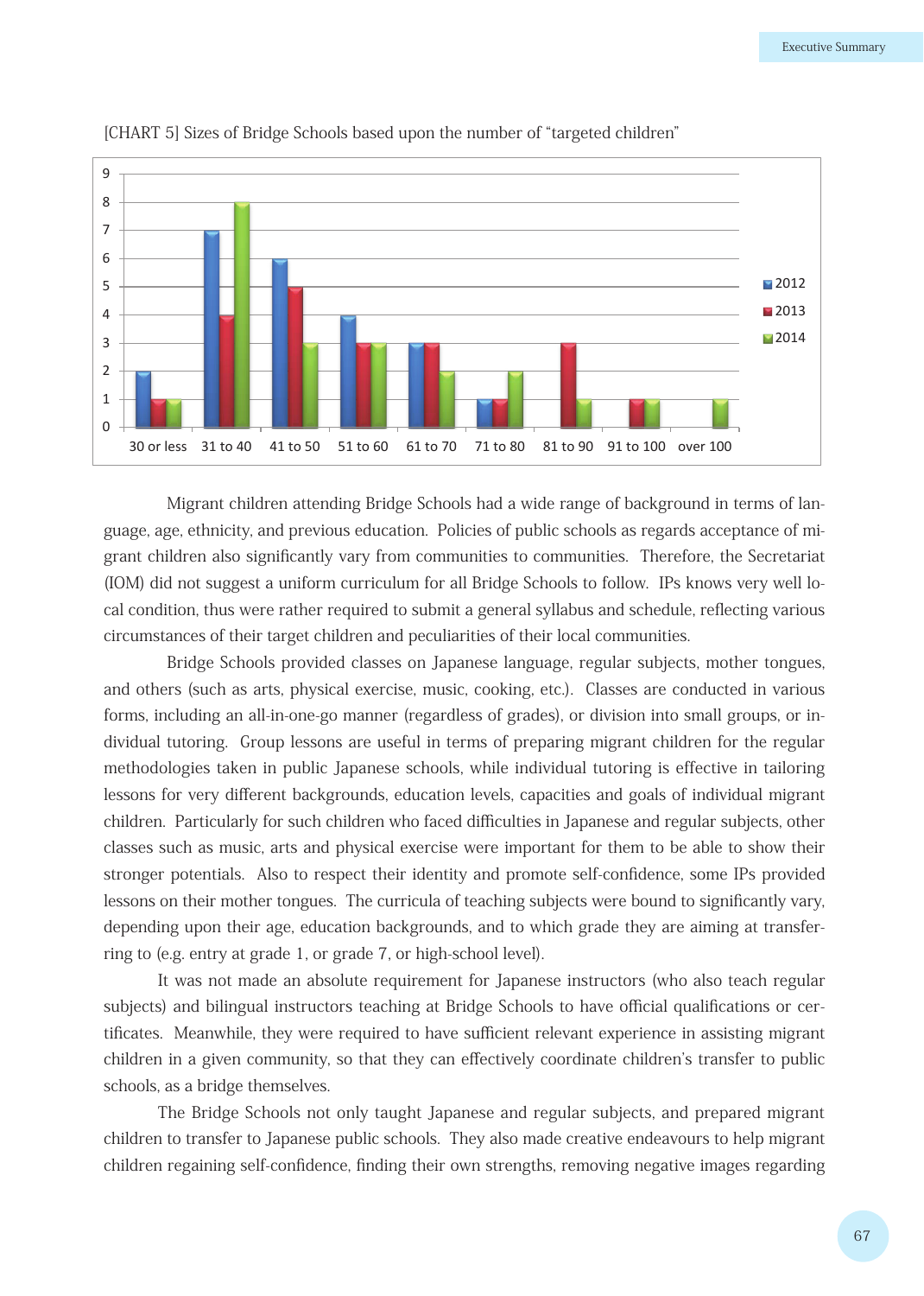studies and schools, and providing a comfortable space to which migrant children can feel certain belongingness.

## V. Other Activities

## "Bridge School Supporters":

In order to present "role-models" for children attending Bridge Schools, some youth who have similar backgrounds and have gone through similar experiences but are now studying or working successfully in Japan were invited as "Bridge School Supporters". They visited Bridge Schools and shared their life stories with migrant children, which inspired migrant children who could not envisage their success in Japan. Some IPs combined such visit with the making of "photo-stories" in which migrant children made their own history using photos and videos and for which Bridge School Supporters provide inputs and advice. It was deemed important and effective for young migrant children to interact with such role-models / Supporters to be stimulated and motivated with their studies and schooling.

#### $\triangleright$  Organisation of Events, Extra-Curricular Activities and Interaction with Local Communities:

Japanese public schools hold various events such as a start-of-term ceremony, an end-ofterm ceremony, sports day, and cultural days, etc. with a view to nurturing camaraderie among students and teaching the importance of achieving something through group activities. Similar events were held at Bridge Schools, which facilitated migrant children to have a sense of achievement, and contributed to better understanding from and communications with migrant parents and local stakeholders.

Particularly when migrant children are completely out-of-school and staying at home, their interactions with local communities are extremely limited. Some migrant children even didn't know their own home address, and never used nearby public facilities or public transportation, which significantly limits basic knowledge and life-skills to manage their daily life. To compensate such deficiency, some Bridge Schools organised various extra-curricular activities, such as trial use of local post offices, libraries, and public transportation. Likewise, some training sessions were conducted in terms of security and disaster preparedness in cooperation with local police and fire department. In particular, earthquake-preparedness training proved to be useful for migrant children coming from countries where there is no earthquake. Some public schools made special arrangements to allow migrant children attending Bridge Schools to experience school meals, as special guests. Furthermore, some Bridge Schools participated in local cultural festivals and local volunteer activities such as garbage picking and street-cleaning. This facilitated mutual understanding and better communications between migrant children and Japanese residents in the local communities. Through such community-based extra-curricular activities, some Bridge Schools have started realising what "migrant integration" actually means.

### Promotion of Transfer of Migrant Children to Formal Schools:

While Bridge Schools ensured to maintain a space for migrant children with education chal-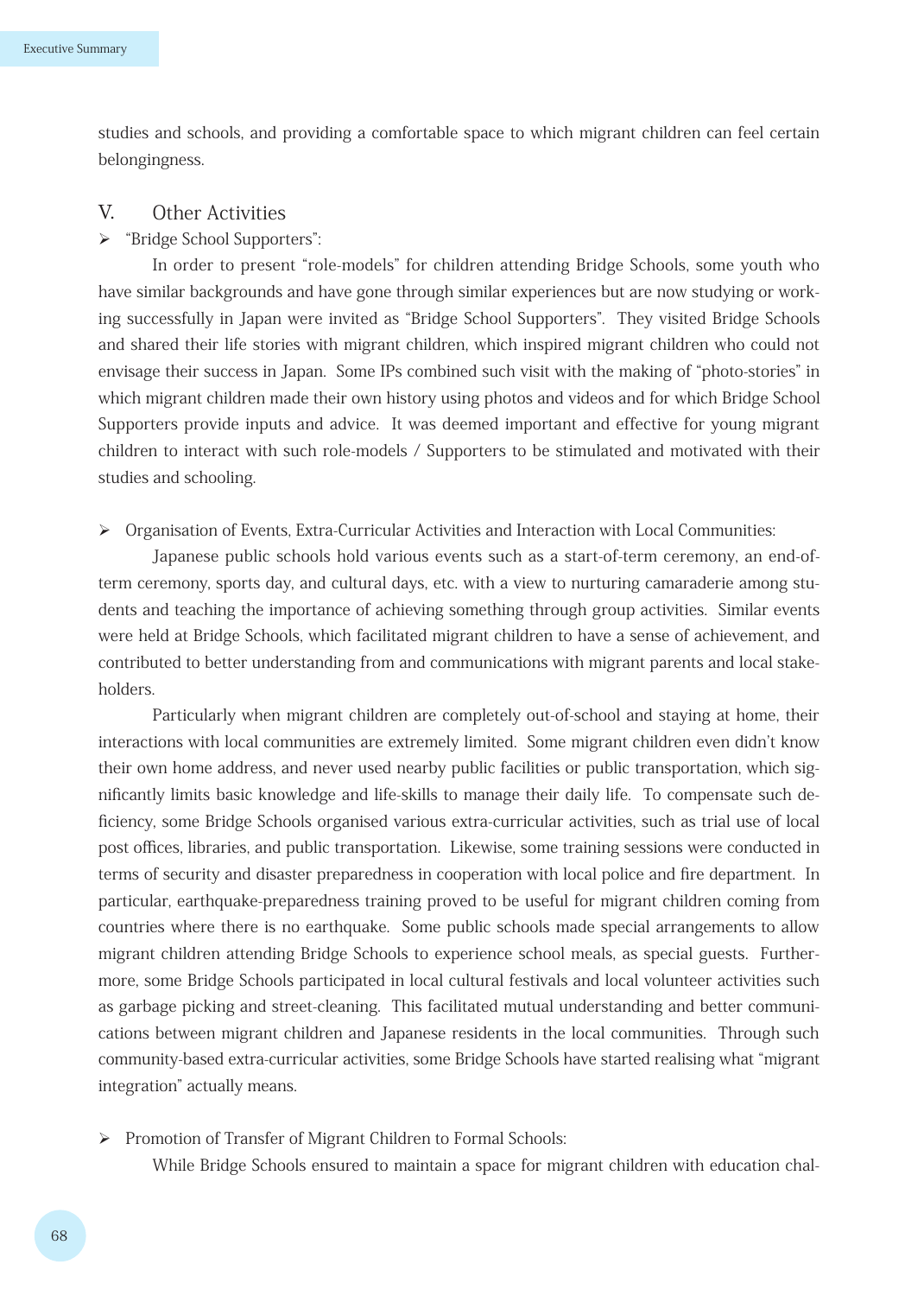lenges, they also endeavoured to promote smooth transfer of such children to formal schooling. Schooling promotion started first with "discovery" of migrant children out-of-school; out-reach efforts to encourage such children to start and continue coming to Bridge Schools; and assessment of education background, personal circumstances and future goals/plans. Sometimes, Bridge Schools had to play a role as a "mediator" between migrant parents and local public schools, between migrants and local education boards, and even between migrant children and their parents (particularly in case of mixed-families). Some other challenges included the difficulties in discerning learning difficulties and developmental problems; the difficulties for migrant parents to plan their future; domestic problems within migrant families; lack of awareness of migrant parents on the education system of Japan, among others. It was important for IPs to identify such root causes and various factors contributing to schooling problems for an individual migrant child. After struggling to overcome these problems, the Bridge Schools tried to ensure smooth handover of each migrant child to a formal school and conducted monitoring and follow-up even after the transfer to a formal school, as necessary.

## VI. Major Achievements

 Formal Schooling of Many Migrant Children:

Thanks to the variety of strenuous efforts made by the Bridge Schools as described above, a total of 4,333 migrant children managed to transfer to some kind of formal schooling after attending a Bridge School. The details are shown in Chart 6 and Chart 7.

|      | Public Schools<br>compulsory) <br>education) | Public High<br>Schools | <b>Brazilian Schools</b> | Total |
|------|----------------------------------------------|------------------------|--------------------------|-------|
| 2009 | 50                                           |                        | 102                      | 162   |
| 2010 | 381                                          | 79 <sub>1</sub>        | 457                      | 917   |
| 2011 | 386                                          | 77                     | 464                      | 927   |
| 2012 | 355                                          | 113                    | 167                      | 635   |
| 2013 | 522                                          | 166                    | 114                      | 802   |
| 2014 | 578                                          | 207                    | 105                      | 890   |

[Chart 6] The numbers of migrant children who transferred to formal schooling

[Chart 7] The numbers of migrant children who transferred to formal schooling

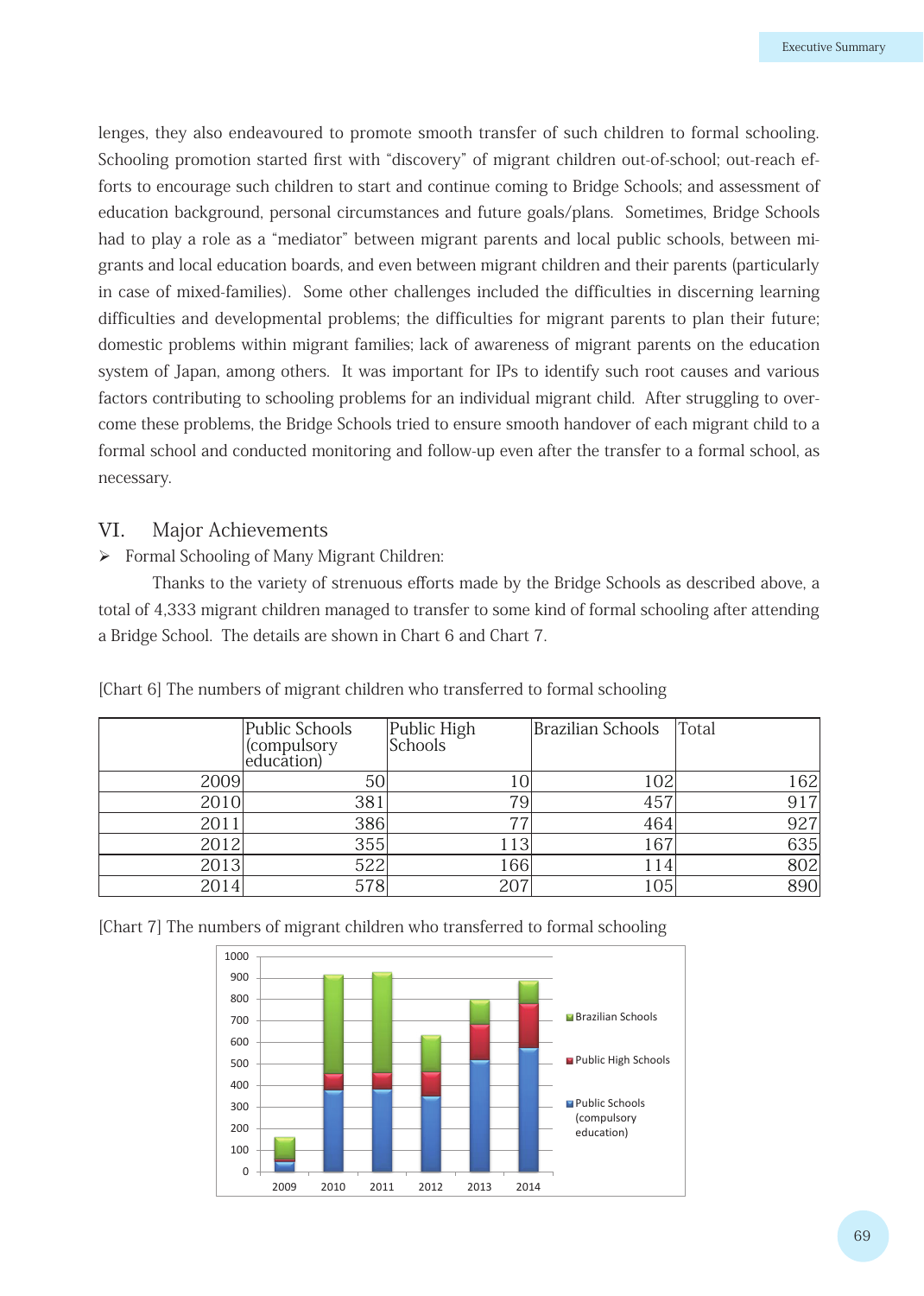As for FY2009, it was the first implementation year in which most of the Bridge Schools were established in or after October, thus not many children managed to transfer to formal schools. During the second and third year (FY2010-2011), the category (c) children (mainly Brazilian children who were enrolled in a private ethnic school but unable to pay the whole tuition fee) were the largest among the children attending Bridge Schools. Given some economic recovery which enabled their parents to find employment, those Brazilian children managed to go back / enter the private / ethnic school during FY2010-2011. In reading these charts, it should be also noted that the number of Bridge Schools was halved for the second phase (FY2012-2014), that children above the schooling age were added to the "targeted children" from FY2012, as well as children below the schooling age from FY2014. These factors also influenced the trend of numbers of children transferred to formal schools, as shown in Chart 7.

There were other children who "graduated" Bridge Schools but did not enter any other school afterwards. Such children usually moved to a different municipality within Japan, or returned to their country of origin, or started working. The variety of destinations after Bridge Schools seems to epitomise the difficulties migrant children face in their life.

According to the follow-up reports submitted by some IPs, most of the "alumnae / alumni" of Bridge Schools managed to stay attending formal schools, although an entrance exam to high schools apparently still stands as a high hurdle for many migrant children, let alone graduation from high schools. It is a long-term challenge to properly identify to what extent migrant children should pursue schooling in which subject areas, depending upon their life plan and goal.

 Development of Local Mechanisms for Schooling Assistance to Migrant Children:

Given the urgency of establishment of places for out-of-school migrant children in 2009, not all IPs at the inception of the Programme had sufficient knowledge, expertise, or resources. Through trying to overcome various challenges as described above, a number of IPs evolved into local centres to assist schooling for migrant children. In other words, through various endeavours during the six years implementation, a certain system to assist and promote education of migrant children through multifaceted collaboration in a given local community started emerging, with the Bridge Schools as its hub. At the risk of over-simplification, the emerging system could be summarised as follows:

- (i) Discovery, disclosure and visualisation of the existence of schooling problems facing migrant children, as a public issue in a given community;
- (ii) Emergence of people and organisation who endeavour to tackle the problems;
- (iii) Local and regional network of these like-minded people and organisation;
- (iv) Development of human resources, expansion of knowledge and experience, improvement of methodologies, and growth as organisations;
- (v) Sharing of such awareness, resources, knowledge, experience and methodologies among various stakeholders in a given community; establishment of multifaceted cooperation mechanism; and
- (vi) Spill-over to other local communities.